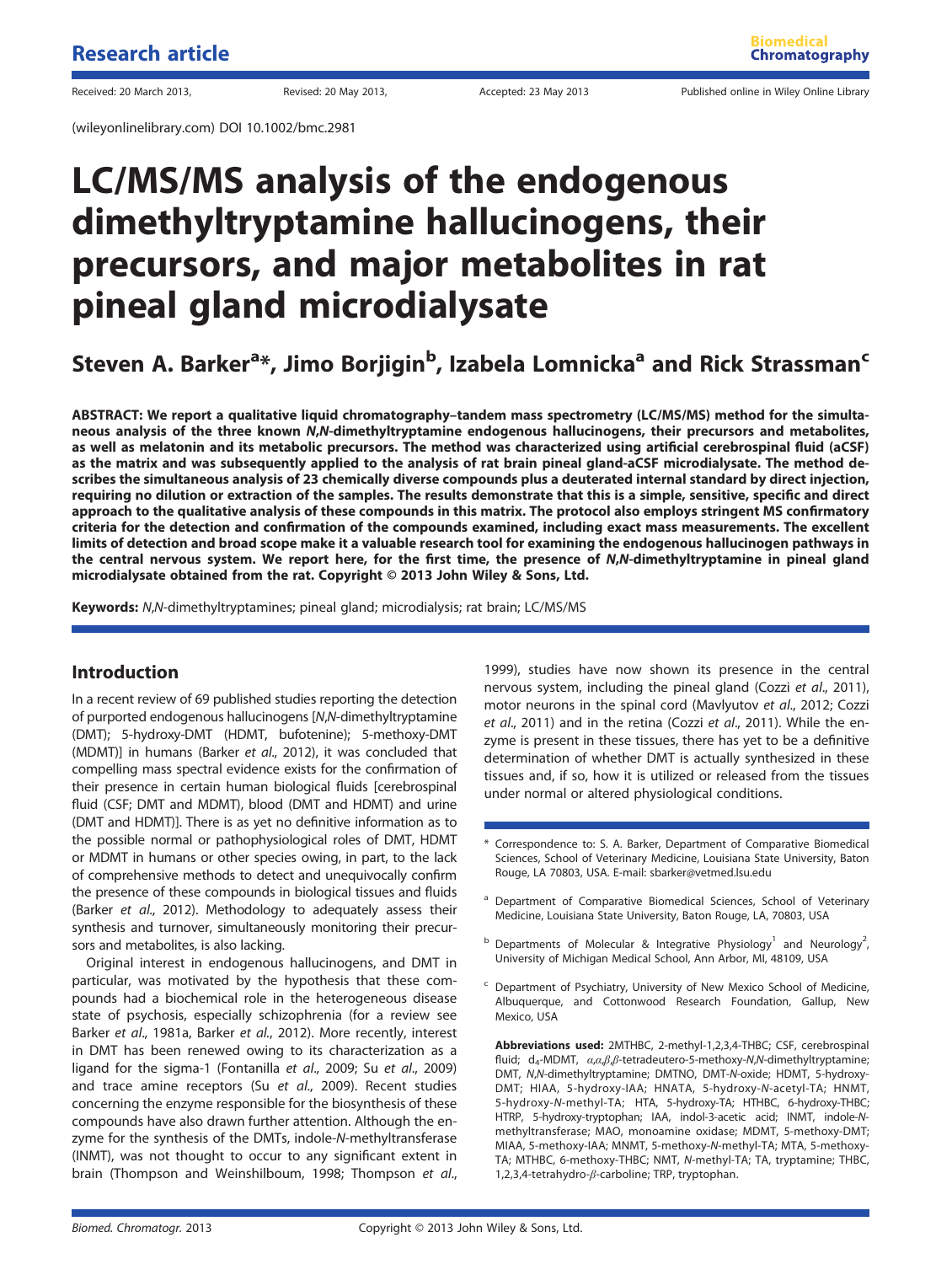Given the reported expression of INMT in the mammalian pineal gland, the binding of DMT to the sigma-1 and trace amine receptors, and the necessity for more comprehensive analytical methodology to begin to assess the possible function of the DMTs in vivo, we undertook to develop a protocol to screen for the presence of the DMTs, their precursors and metabolites in mammalian body fluids and tissues. We describe here the application of our method to rat pineal gland microdialysates using liquid chromatography–tandem mass spectrometry (LC/MS/MS) for the qualitative analysis of the three known endogenous hallucinogens and of 20 compounds that constitute most of their known precursors and major metabolites (Fig. 1), as well as melatonin and its biochemical precursors. The method was developed in artificial CSF (aCSF), which was used as the pineal gland dialysate. The method described uses positive ion electrospray ionization, monitoring the protonated molecular ion  $(M + 1<sup>+</sup>)$  of each targeted analyte and corresponding fragment ions (multiple reaction monitoring). It also applies stringent analytical criteria for the detection and confirmation of these compounds in this matrix, including exact mass determination using high-resolution MS. The developed protocol was applied to pineal gland-aCSF-microdialysates obtained from freely moving rats. These studies revealed, for the first time, the presence of DMT in pineal gland microdialysate obtained from the rat.

# Materials and methods

#### Animals

Adult (12 weeks of age), male, Wistar rats, weighing 300–350 g each, were obtained from Harlan Laboratories (Indianapolis, IN, USA) and were housed in light–dark conditions of 12:12 h for at least one week before experiments. Food and water was

provided ad libitum. All animal procedures were approved by the University Committee on Use and Care of Animals at the University of Michigan.

#### Pineal microdialysis

Rats were implanted with linear microdialysis probes with a molecular weight cut-off of 13 kDa and a membrane length of 12–15 mm, manufactured in-house, as described previously (see Borjigin and Liu, 2008, for surgical techniques and probe preparation). The linear probe traversed both the pineal gland as well as superficial layers of occipital cortex on either side of the gland. The pineal location was ascertained in each rat by the presence of melatonin in the dialysates (Borjigin and Liu, 2008). Following a recovery period of 2–3 days, animals were placed in microdialysis chambers. The chambers consisted of enclosed animal housing units equipped with their own lighting, which was controlled by an on–off timer, and fitted with a venting fan. Sample collection was accomplished with the aid of a liquid swivel. Pineal microdialysis was performed with aCSF solution flowing continuously through the pineal gland at 2 μL/min for 2 h. All sample collections were performed during daylight hours. Two tubes of dialysate were collected, each of which contained 120 μL collected over 1 h ( $2 \mu L/min$ ). The pineal dialysates were collected in microcentrifuge tubes on ice, capped and stored at  $-80$  °C for 2–4 weeks prior to being shipped on dry-ice for further analysis. Samples experienced a single freeze–thaw cycle prior to analysis.

## Analytical standards

The following compounds were obtained from a commercial source (Sigma Aldrich, St Louis, MO, USA), and were of the highest available purity (>98%): DMT, MDMT, HDMT, tryptamine (TA), Nmethyl-TA (NMT), 5-hydroxy-TA (serotonin; HTA), 5-hydroxy-N-



Figure 1. Compounds examined.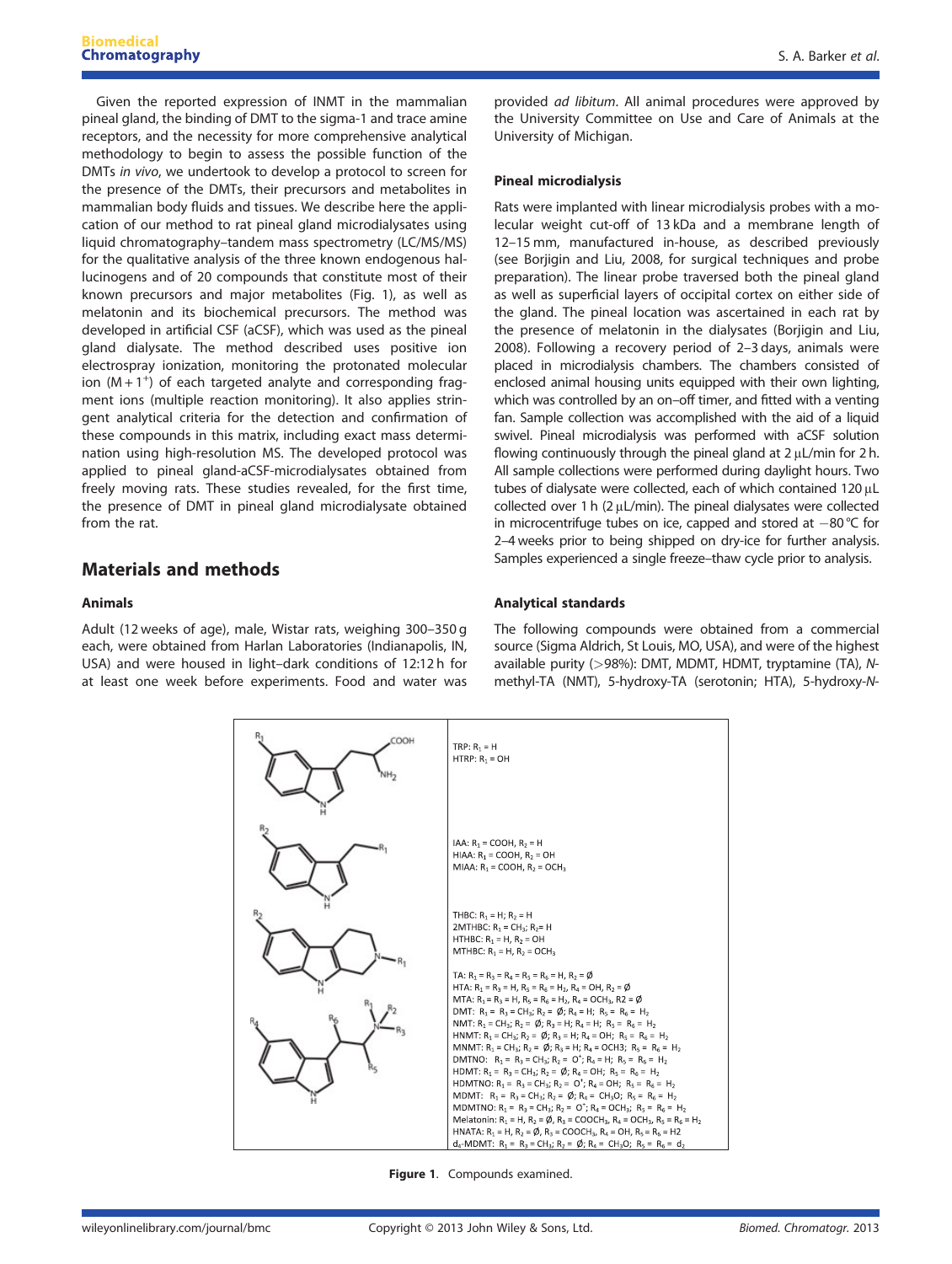methyl-TA (HNMT), 5-methoxy-TA (MTA), 5-methoxy-N-methyl-TA (MNMT), melatonin, tryptophan (TRP), 5-hydroxy-tryptophan (HTRP), 5-hydroxy-N-acetyl-TA (HNATA), indol-3-acetic acid (IAA), 5-hydroxy-IAA (HIAA) and 5-methoxy-IAA (MIAA). The following compounds were synthesized (as noted) and their structures and purity confirmed (>98%) by LC/MS/MS: DMT-Noxide (DMTNO), HDMTNO, MDMTNO (N-oxides were prepared as described by Fish et al., 1955), 1,2,3,4-tetrahydro-β-carboline (THBC), 2-methyl-1,2,3,4-THBC (2MTHBC), 6-hydroxy-THBC (HTHBC) and 6-methoxy-THBC (MTHBC) (β-carbolines were prepared by Pictet–Spengler reactions of the corresponding amines with formaldehyde according to the methods described by Ho and Walker, 1964). The internal standard was  $\alpha_i \alpha_i \beta_i \beta$ tetradeutero-5-methoxy-N,N-dimethyltryptamine  $(d_4\text{-MDMT})$ and was kindly provided by Dr David Nichols (Purdue University). The structures of the target analytes are shown in Fig. 1.

#### Solvents and reagents

Solvents for liquid chromatography (LC) were obtained from Fisher Scientific (Fairlawn, NJ, USA) and were Optima grade (0.1% formic acid in water, 0.1% formic acid in acetonitrile).

#### Artificial CSF

Artificial CSF was prepared in Dr Borjigin's laboratory as defined by Alzet [\(http://www.alzet.com/products/guide\\_to\\_use/](http://www.alzet.com/products/guide_to_use/cfs_preparation.html) [cfs\\_preparation.html\)](http://www.alzet.com/products/guide_to_use/cfs_preparation.html) and contained NaCl (148 mm), KCl (3 mm),  $CaCl2 \cdot 2H_2O$  (1.4 mm), MgCl2  $\cdot$  6H<sub>2</sub>O (0.8 mm), Na2HPO4  $\cdot$  7H<sub>2</sub>O (0.8 mm) and NaH2PO4  $\cdot$  H<sub>2</sub>O (0.2 mm). This solution was used in the analyses for preparation of standards, method blanks and spiked controls. The aCSF used for the mass spectral analyses was from the same batch as used to perform the microdialyses.

#### Instrumentation

Routine analyses were conducted using a Thermo (Thermo Electron North America, West Palm Beach, FL, USA) Quantum Access LC/MS/MS (triple quadrupole) system equipped with Accela 600 pumps and a multiplexed Accela open autosampler/ injection system. Analyses were conducted using Thermo Scientific software (LC Quan 2.7.0 20, Xcalibur 2.2 SP1).

#### LC methods

Samples (aCSF dialysate obtained from rats, aCSF blanks, spikes and controls) were injected (30 μL) onto an Agilent (Santa Clara, CA, USA) Zorbax Eclipse Plus C<sub>18</sub>, 3.0× 100 mm, 3.5  $\mu$ m particle size column fitted with a 2.0 μm pre-filter (Grace Davison, Deerfield, IL, USA). Chromatography of the components was accomplished using a gradient LC program: solvent A = water-0.1% formic acid (Fisher Optima); solvent B = acetonitrile-0.1% formic acid (Fisher Optima); 0–2 min hold at 98% A–2% B, 2–6 min changing to 50% A–50% B with a 1 min hold, 7–8 min changing to 2% A–98% B with a 9 min hold, 17–18 min changing to 98% A–2% B and holding for 6 min before the next injection. The flow rate was 300 μL/min throughout the analysis. The waste divert valve was initiated from 0.0 to 1.3 min post injection and again at 15–24 min.

#### MS methods

The chromatography system was coupled to an ambient temperature electrospray ionization probe on the Quantum Access system. For analytes of interest, precursor-to-product ion transitions were established through direct infusion of neat standards of each compound into the ion source. Analytical standards (1 μg/mL) were dissolved in water or methanol and co-infused into the mass spectrometer with mobile phase to obtain optimal signal and fragmentation patterns/information (see Table 1). The sensitivity was optimized for each compound by manipulating collision energy to achieve the best signals.

Relevant MS settings for the analysis are shown in Table 1. The source conditions were set as follows: 4.0 kV ion spray voltage, 350 °C capillary temperature, sheath gas  $(N_2)$  pressure of 50 psi. The resolutions of Q1 and Q3 were set at unit mass. The dwell time was 10 ms for each multiple reaction monitoring transition. The Quantum Access system used a tune file, established prior to the analyses being initiated, for DMT as the tune compound.

#### Limits of detection and confirmation

Serial dilutions of standards in aCSF ( $n = 4$ ) were analyzed using the Quantum Access LC/MS/MS system to determine the lowest limit of detection (LOD) and confirmation. All data were based on a 30 μL injection volume. Detection of the analyte was not considered positive unless all necessary confirmation criteria were met: retention time match vs in-run standard and relative retention time to internal standard (±1%), presence of predetermined fragment ions (two to four for each compound, not including the protonated molecular ion) and the agreement of ion ratios for the analyte vs in-run reference standards, within ±25% relative. Signals for each ion were not considered as detected unless they also exceeded 3 times baseline noise.

#### **Specificity**

Both blank aCSF and pineal dialysates from rats were examined for the presence of interferences. The target analytes were also examined to determine if any cross-talk would occur between the different compounds, since several of the analytes have the same molecular formula.

#### Sample preparation

No further preparation of the collected pineal dialysate, other than thawing, was required. The internal standard  $(d_4\text{-MDMT})$ , dissolved in 90:10 mobile phase, was added (10 μL) to each sample aliquot (50 μL) to give a final concentration of 10 ng/mL. Samples were placed into injection vials, capped, mixed and held at  $4^{\circ}$ C in the dark in the injector tray during the entire period of the analysis (less than 8 h).

#### Additional confirmation methods

Analyses for confirmation of DMT employed different fragmentation conditions than previously reported, generating four fragment ions (58, 115, 143, 144 m/z) rather than the typical two ions (58 and 144 m/z) for DMT (Kärkkäinen et al., 2005; McIlhenny et al., 2011, 2012).

Additional confirmation data for DMT, as well as other compounds detected, were also obtained using a Thermo LC/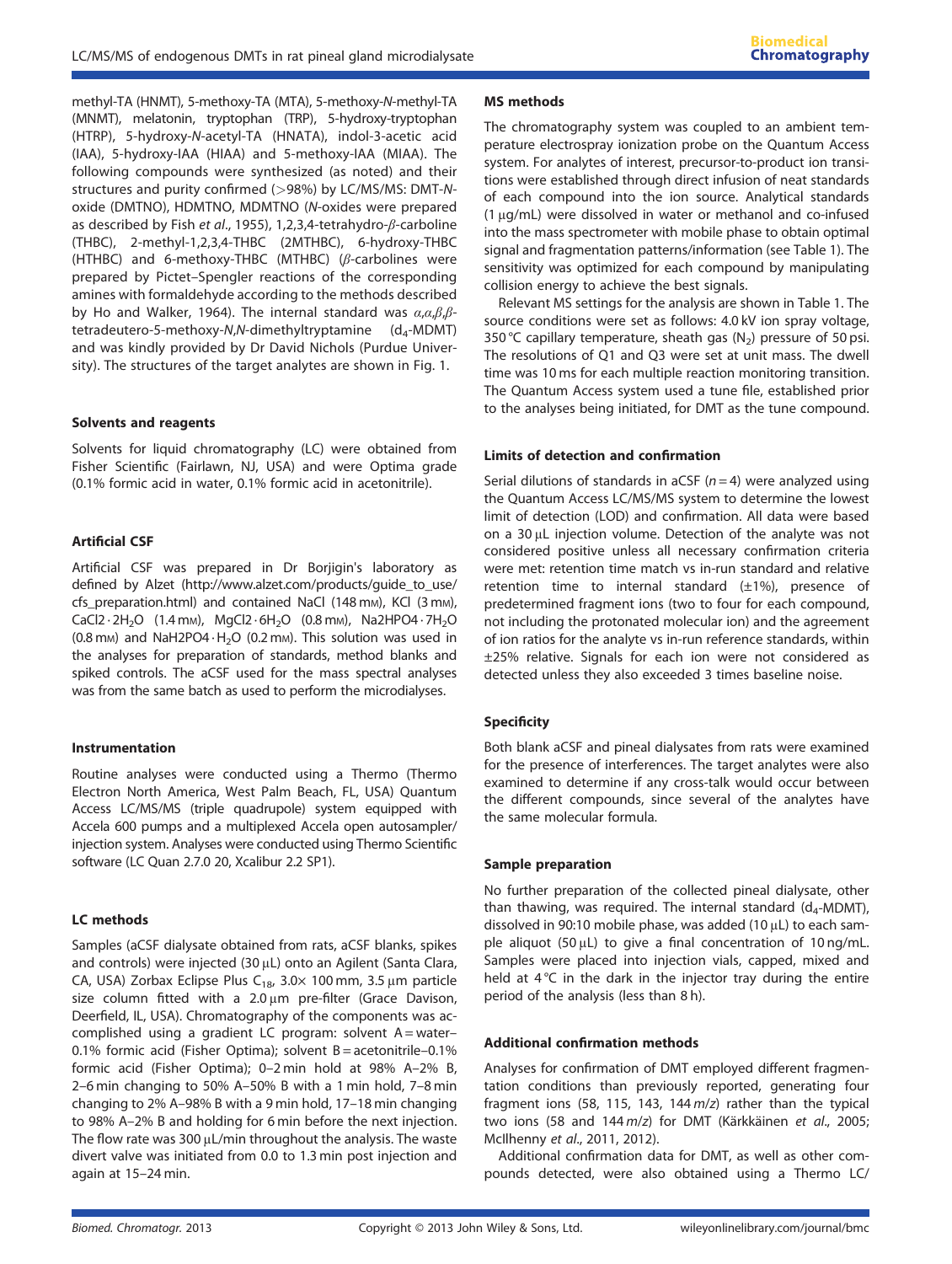| Table 1. MS parameters for analytes and internal standard, average retention times and limits of detection |                       |         |     |         |                 |         |     |         |     |                      |            |  |
|------------------------------------------------------------------------------------------------------------|-----------------------|---------|-----|---------|-----------------|---------|-----|---------|-----|----------------------|------------|--|
| Analyte                                                                                                    | $[M + 1]^{+}$         | Product | CE1 | Product | CE <sub>2</sub> | Product | CE3 | Product | CE4 | Limit of             | Retention  |  |
|                                                                                                            |                       | ion 1   | (V) | ion 2   | (V)             | ion 3   | (V) | ion 4   | (V) | detection<br>(nq/mL) | time (min) |  |
| <b>TRP</b>                                                                                                 | 205.053               | 91.169  | 36  | 118.123 | 26              | 146.057 | 16  |         |     | 0.10                 | 6.18       |  |
| <b>HTRP</b>                                                                                                | 221.053               | 106.204 | 32  | 134.095 | 24              | 162.048 | 16  | 203.996 | 7   | 0.30                 | 5.50       |  |
| IAA                                                                                                        | 176.043               | 77.214  | 39  | 103.140 | 32              | 130.098 | 15  |         |     | 0.40                 | 8.03       |  |
| <b>HIAA</b>                                                                                                | 192.034               | 91.157  | 33  | 117.100 | 33              | 146.053 | 14  |         |     | 2.00                 | 6.65       |  |
| <b>MIAA</b>                                                                                                | 206.036               | 117.101 | 33  | 145.043 | 28              | 160.036 | 15  |         |     | 0.06                 | 7.87       |  |
| <b>THBC</b>                                                                                                | 173.072               | 77.206  | 38  | 143.040 | 29              | 144.067 | 13  |         |     | 0.05                 | 6.66       |  |
| 2MTHBC                                                                                                     | 187.100               | 115.200 | 35  | 144.000 | 10              |         |     |         |     | 0.02                 | 6.68       |  |
| <b>HTHBC</b>                                                                                               | 189.000               | 115.120 | 31  | 117.108 | 31              | 160.057 | 14  |         |     | 0.02                 | 5.38       |  |
| <b>MTHBC</b>                                                                                               | 203.072               | 131.084 | 32  | 159.040 | 25              | 174.038 | 13  |         |     | 0.30                 | 6.49       |  |
| <b>TA</b>                                                                                                  | 161.092               | 115.110 | 33  | 117.106 | 24              | 144.075 | 10  |         |     | 0.30                 | 6.31       |  |
| <b>HTA</b>                                                                                                 | 177.078               | 115.124 | 27  | 117.120 | 28              | 160.049 | 11  |         |     | 0.40                 | 5.45       |  |
| <b>MTA</b>                                                                                                 | 191.079               | 130.089 | 35  | 159.035 | 21              | 174.046 | 10  |         |     | 0.40                 | 6.47       |  |
| <b>NMT</b>                                                                                                 | 175.000               | 132.000 | 10  | 144.000 | 10              |         |     |         |     | 0.02                 | 6.45       |  |
| <b>HNMT</b>                                                                                                | 191.090               | 115.120 | 30  | 117.116 | 30              | 160.057 | 12  |         |     | 0.10                 | 5.67       |  |
| <b>MNMT</b>                                                                                                | 205.089               | 130.113 | 38  | 159.038 | 24              | 174.053 | 12  |         |     | 0.03                 | 6.47       |  |
| <b>DMT</b>                                                                                                 | 189.000               | 58.000  | 13  | 144.080 | 16              | 115.175 | 40  | 143.134 | 30  | 0.03                 | 6.56       |  |
| <b>HDMT</b>                                                                                                | 205.100               | 58.300  | 13  | 160.100 | 14              |         |     |         |     | 0.30                 | 5.66       |  |
| <b>MDMT</b>                                                                                                | 219.100               | 58.100  | 26  | 174.100 | 13              |         |     |         |     | 0.25                 | 6.70       |  |
| <b>DMTNO</b>                                                                                               | 205.100               | 117.100 | 27  | 144.100 | 16              |         |     |         |     | 0.02                 | 6.80       |  |
| <b>HDMTNO</b>                                                                                              | 221.093               | 115.120 | 33  | 117.117 | 33              | 160.055 | 14  |         |     | 0.02                 | 5.98       |  |
| <b>MDMTNO</b>                                                                                              | 235.127               | 130.107 | 43  | 159.051 | 27              | 174.054 | 13  |         |     | 0.08                 | 6.82       |  |
| Melatonin                                                                                                  | 233.089               | 130.110 | 41  | 159.049 | 26              | 174.052 | 13  |         |     | 0.05                 | 7.68       |  |
| <b>HNATA</b>                                                                                               | 219.085               | 115.149 | 33  | 117.143 | 29              | 132.147 | 25  | 160.079 | 12  | 0.30                 | 6.70       |  |
| $d_A$ -MDMT                                                                                                | 223.200               | 60.360  | 15  | 134.160 | 43              | 178.110 | 15  |         |     |                      | 6.60       |  |
|                                                                                                            | CE, Collision energy. |         |     |         |                 |         |     |         |     |                      |            |  |

Exactive OrbiTrap high-resolution mass spectrometer equipped with Accela 1250 pumps and a multiplexed Accela open autosampler/injection system. These analyses were performed on selected samples chosen on the basis of analyte response (intensity). Data were collected and processed using Thermo Xcalibur 2.2.0.48 and LC Quan 2.7.0 software. The OrbiTrap system was tuned using the exact mass of caffeine  $(M + 1^+; 195.08037)$  as the reference/lock mass. Spray voltage was 3.8 kV, capillary temperature was 300 °C, sheath gas  $(N_2)$  was set to 25 psi, and the source heater temperature was 350 °C. The collision-induced-dissociation function was disabled. The same type of LC column was used for LC separation of the samples on the Thermo Exactive instrument experiments as was used for the experiments conducted on the Quantum Access, but a different LC program was utilized to further assist in confirmation: solvent  $A = water - 0.1\%$  formic acid (Fisher Optima); solvent B = acetonitrile–0.1% formic acid (Fisher Optima); 0–1 min hold at 90% A–10% B, 1–4 min changing to 50% A–50% B with a 1 min hold, 6–7 min changing to 2% A–98% B with a 9 min hold, 16–17 min changing to 90% A–10% B and holding for 6 min before the next injection. The flow rate was 300 μL/min throughout the analysis.

#### Analyte stability

All of the compounds examined were tested for stability in solution (artificial CSF) at  $-80$  °C and 4 °C for up to 6 months and at ambient temperatures for at least 1 week in the dark. Absolute responses vs time were compared to determine changes in concentration.

## Results and discussion

#### Compounds selected for analysis

The 23 compounds chosen for analysis represent a significant number of the known metabolites of tryptophan in biological species. They also represent the compounds in the specific pathways related to the potential formation and subsequent metabolism of the three known endogenous DMTs. The ability to monitor their precursors, metabolites, and related central nervous system indoleamines, as well as the three DMTs, simultaneously offers a significantly broader opportunity to assess the possible presence and role of these compounds individually and as a group than has ever been conducted before (Barker et al., 2012).

Each of the DMTs (DMT, HDMT, MDMT) is the biosynthetic product of INMT acting on their respective precursors, TA, HTA and MTA, yielding as intermediates NMT, HNMT and MNMT (for reviews see Barker et al., 1981a, 2012). The DMTs may also be enzymatically demethylated to yield the same mono-N-methylated compounds. Several studies have also shown the conversion of these precursors and metabolites to the corresponding  $\beta$ -carbolines (THBC, 2MTHBC, HTHBC and MTHBC), occurring either through condensation with formaldehyde or through a common intermediate, also occurring during demethylation (Barker et al., 1980, 1981a). THBC and MTHBC have been reported as endogenous substances appearing in adrenal and pineal glands, as well as other tissues (Shoemaker et al., 1978; Barker, 1982; Barker et al., 1984, 1979, 1981b; Kari et al., 1983; Beaton and Morris, 1984). All of these precursors and products, except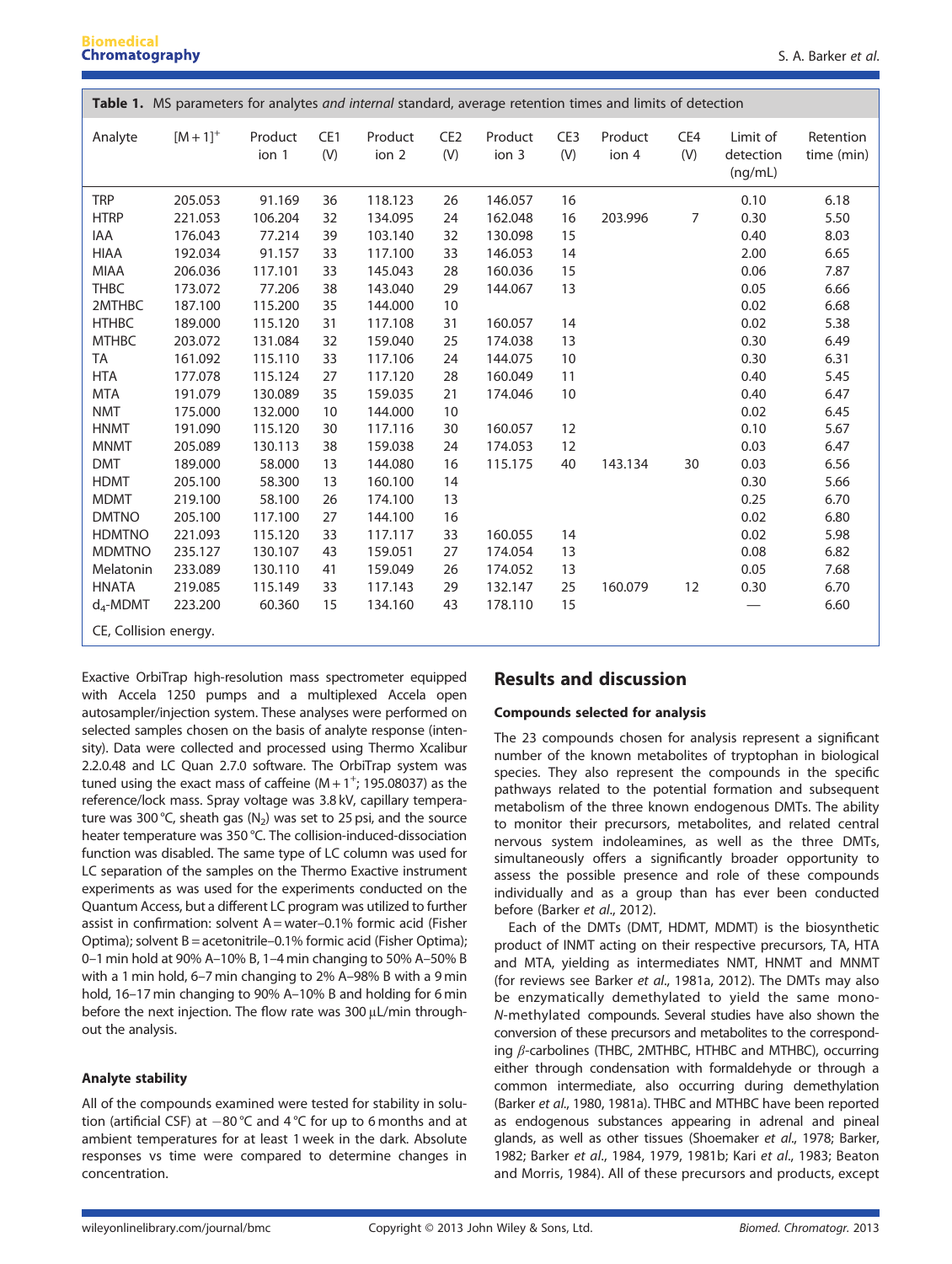

Figure 2A. (A) Chromatogram of artificial CSF (aCSF) fortified with internal standard only (d4-MDMT). (B) Chromatogram of analytes fortified into aCSF. (C) Multi-reaction monitoring ions selected for the detection and confirmation of compounds found in pineal gland CSF microdialysate illustrating retention times and ion ratios compared with reference standards.

the β-carbolines, are substrates for monoamine oxidase (MAO), yielding as a product the respective indoleacetic acids, IAA, HIAA and MIAA. Metabolism of the corresponding primary, secondary or tertiary amines by MAO is the predominant pathway for their degradation. However, the  $\beta$ -carbolines have been shown to possess MAO inhibition activity.

Another major pathway for metabolism of the DMTs is formation of the corresponding N-oxides (DMTNO, HDMTNO and MDMTNO). Inhibition of MAO in vivo greatly elevates the concentration of the N-oxides relative to the IAAs in the metabolism of the DMTs, often making them the major metabolites (Sitaram et al., 1987a–c; Sitaram and McLeod, 1990; Kärkkäinen et al., 2005; McIlhenny et al., 2011, 2012; Riba et al., 2012). The N-oxides are not substrates for monoamine oxidase (Barker et al., 1980, 1981a) and are excreted unchanged in urine (Sitaram et al., 1987a–c).

Kynurenine metabolites of tryptophan or the corresponding metabolites of the other indolamines were not included in this assay. Recent data generated in vivo suggest that this pathway is not relevant to the metabolism of DMT, and this is also anticipated to be the case for the other DMTs (McIlhenny et al., 2011, 2012). Since the analytical study in this case was based on

dialysate obtained from the pineal gland, we also monitored the presence of melatonin, HTRP and HNATA.

#### Ion profiles and monitoring

The mass spectrometer (Quantum Access) settings required to attain the best response and fragment ion information for each compound analyzed are given in Table 1 and are typical for such compounds on this type of instrument. Three compounds gave at least two diagnostic ions while most of the compounds produced at least three ions for monitoring. Three of the compounds analyzed gave four ions, in addition to the acknowledged source of the ions being the monitored protonated molecular weight ion  $[(M + 1)<sup>+</sup>]$ . These protonated molecular ions, their product ions and their ratios were used to assist in the identification and confirmation of the analytes. It should be noted that DMT typically gives only two ions,  $58^+$  and  $144^+$  (Table 1) under previously reported conditions, as observed by us and others (Kärkkäinen et al., 2005; McIlhenny et al., 2011, 2012). However, to assist in the confirmation, special conditions for fragmentation were established for the analysis, with DMT giving four diagnostic ions,  $58^+$ ,  $115^+$ , 143<sup>+</sup> and 144<sup>+</sup>  $m/z$  (Table 1 and Fig. 3). The use of more fragment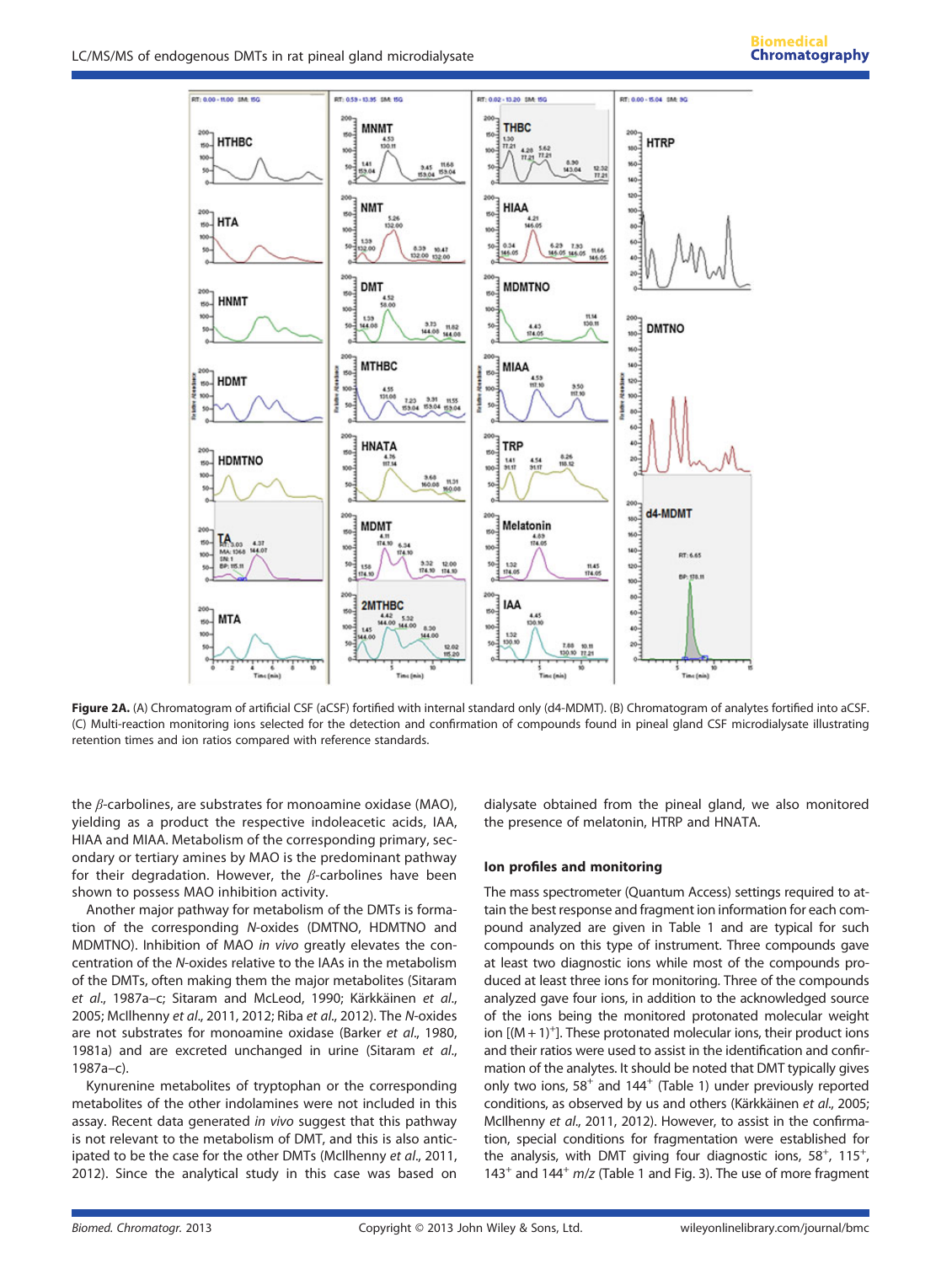

ions was deemed necessary since the identification of DMT has been controversial (Barker et al., 2012) and low mass ions such as  $58<sup>+</sup>$  (*m*/*z*) are not always truly diagnostic.

#### Chromatography

Average retention time data for the analysis are shown in Table 1. Representative chromatographic data for blank aCSF and analyte-fortified aCSF (10 ng/mL shown), demonstrating the temporal elution of the target analytes, using a representative ion selected for detection for each compound, are shown in Fig. 2 (A and B), respectively. Representative results for compounds detected in pineal microdialysate samples, illustrating the diagnostic ions, their ratios and retention times relative to reference standards, are shown in Fig. 2(C).

The mobile phase gradient developed afforded the ability to allow salts, which are in millimolar concentrations in aCSF, to be eluted to waste before actual ion profile monitoring began, and they were diverted in the first 1.3 min of the analyses. The use of the waste diversion valve assists in keeping the cone and ion source clean. This approach is common practice in LC/MS/MS analysis but was, in this case, also based on other published studies monitoring neurotransmitters and related compounds in rat aCSF microdialysates (Greco et al., 2013; Uutela et al., 2009). The LC gradient, starting with a high water content (98% water–2% acetonitrile), allowed the target analytes to be sufficiently retained at the head of the column to permit the elution of salts to occur. As would be expected, the acidic media of the mobile phase lessened solution ionization of some of the organic acids being analyzed and produced longer retention times for some of them relative to that observed for some of the bases. The acids, bases and amphoterics represented by these 23 compounds were eluted in a 5–9 min window in an order relatively consistent with their polarities in the solvent gradient used. This afforded temporal separation of most of the components of the analysis. All of the compounds were resolved by the combination of time and mass.

The mobile phase was varied during the experiments to move the compounds to shorter (more initial acetonitrile) or longer (higher initial water content for a longer period) retention times and to establish optimum conditions. Pineal dialysate samples shown to be positive for some of the target analytes were treated to demonstrate whether or not the retention time match persisted. In every case the shift in retention times was matched by the detected analyte (data not shown). A more organic initial condition/mobile phase gradient (90:10, water–acetonitrile) was subsequently used for the further confirmation of the analytes using the Exactive OrbiTrap mass spectrometer, creating different (shorter) retention times for the analytes as confirmed from reference standards. Matching of retention times in varying LC conditions is an additional technique to assist in confirmation of unknowns.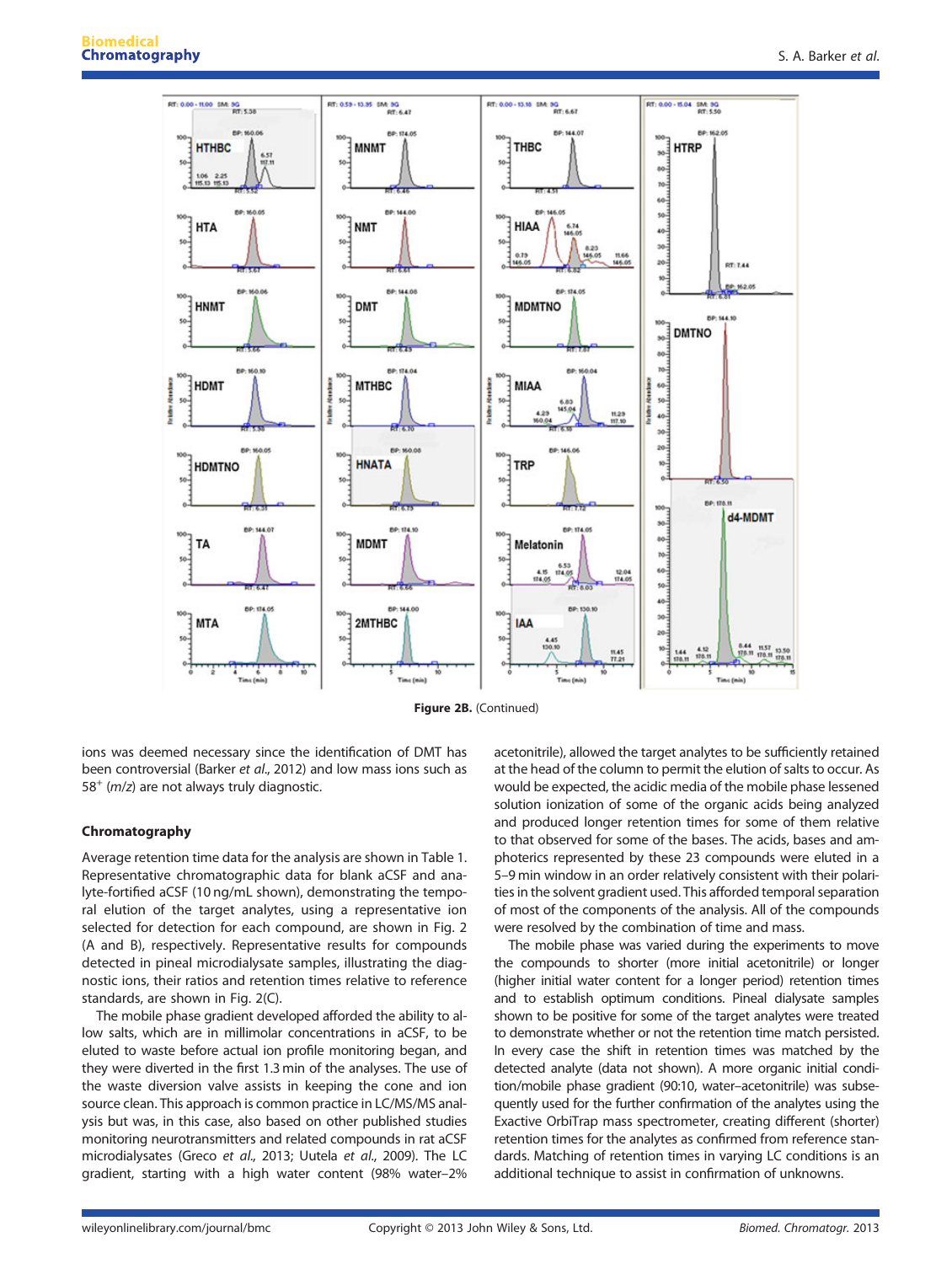

Figure 2C. (Continued)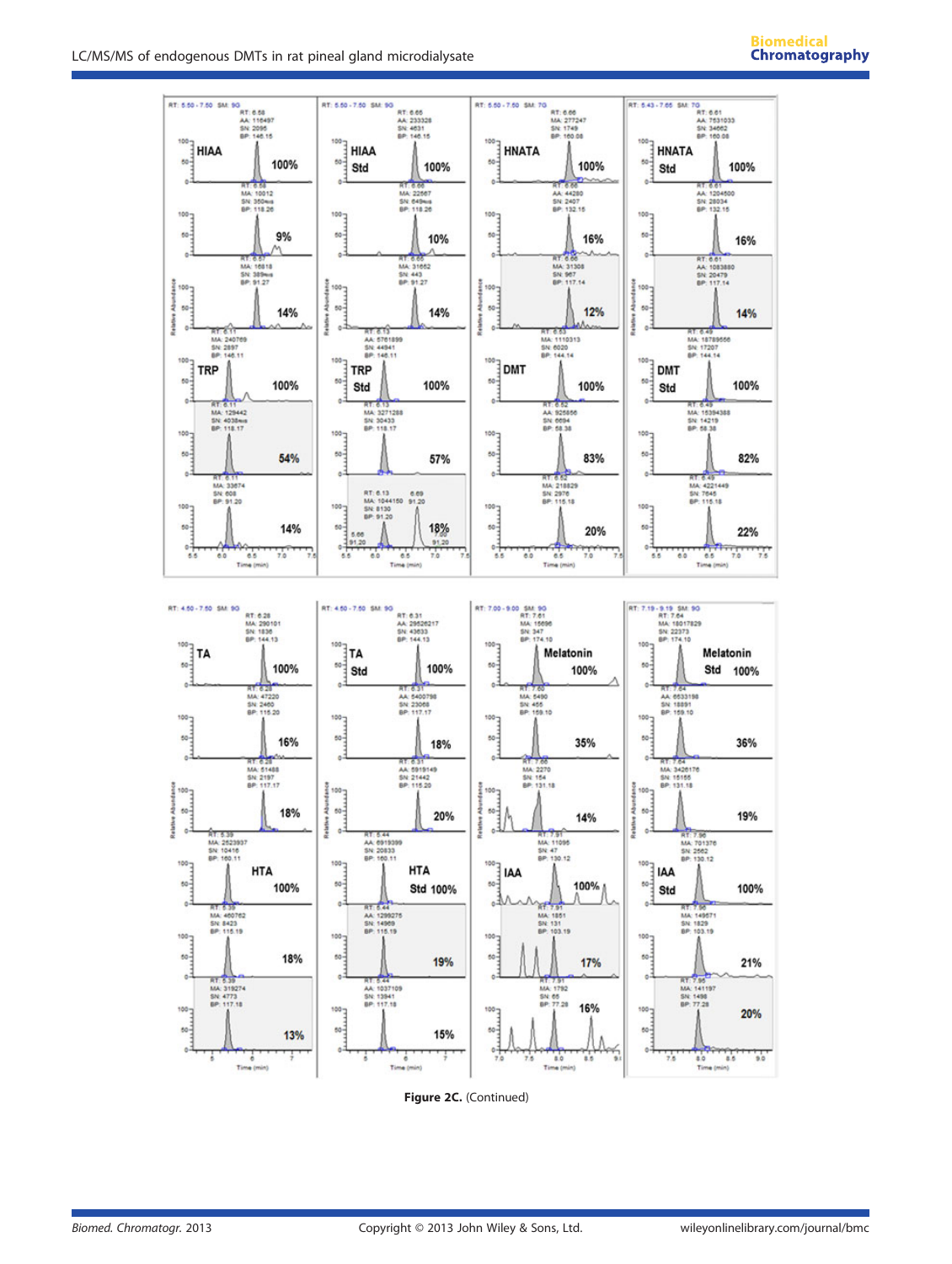#### Selectivity and specificity

An examination of aCSF showed no interfering substances that led to misidentification or false detection (as established by the stated criteria) of any of the target analytes. Pineal dialysate aCSF from rats did show the presence of several of the target analytes as endogenous substances, but did not show any detectable or significant interferences with these or other analytes. Cross-talk between targeted analytes was also examined, since (1) HNMT and MTA, (2) TRP, HDMT, DMTNO and MNMT, (3) DMT and HTHBC, (4) MDMT and HNATA, and (5) HDMTNO and HTRP have, respectively, the same molecular formula and, thus, the same exact mass and protonated molecular ion. However, there was adequate temporal separation of the compounds and differences in mass and mass fragment ion formation such that no detectable cross-talk/ interference for any of the compounds was observed. The method as described and performed here suggests that it possesses a high degree of selectivity and specificity.

#### Analyte stability

All of the compounds examined were stable in solution (artificial CSF) when stored at  $-80$  °C for up to 6 months (longest time measured) and stable at  $4^{\circ}$ C for the same period of time. All of the compounds were stable at ambient temperatures for at least 1 week in the dark.

#### Limits of detection

Limits of detection (LODs) ranged from 0.02 to 2.0 ng/mL (HIAA; Table 1). Standards were analyzed between the range of concentrations of 0.01–25 ng/mL to establish the LODs. The limiting factor in each was the ability to observe the weakest of the established diagnostic ions at a concentration giving a response greater than 3 times baseline noise. The resulting data suggest that the assay is capable of providing reliable analytical results for these compounds with a high degree of sensitivity in this matrix.

Detection, and especially quantitation, of these compounds in tissue microdialysates is complicated by the dynamic aspects of the microdialysis process itself (Chefer et al., 2009). Recovery of the compounds to be analyzed, often called the extraction fraction, relative recovery or probe efficiency, can be affected by the type of probe, probe membrane, flow rate, tissue resistance and a number of other factors. For example, the analyses using the system applied in this case showed that the in vitro rate of probe recovery was 14% for 5-HT, 15% for N-acetylserotonin and 12% for melatonin under our experimental conditions (data not shown). This is in line with other published studies. Several studies have also shown that IAA and HIAA, two of the other compounds detected, are also recovered in this same percentage range using a variety of techniques (Kendrick, 1989). It may also be assumed that the rate of in vitro DMT and TA recovery, the last two compounds



Figure 3. The detection of N,N-dimethyltryptamine (DMT) in samples 5332-B 2Hr, nos 23 and 31 as determined by retention time, occurrence of all four diagnostic ions and the correct ion ratios (±25% relative) vs a DMT reference standard spiked into aCSF at 0.5 ng/mL (ppb).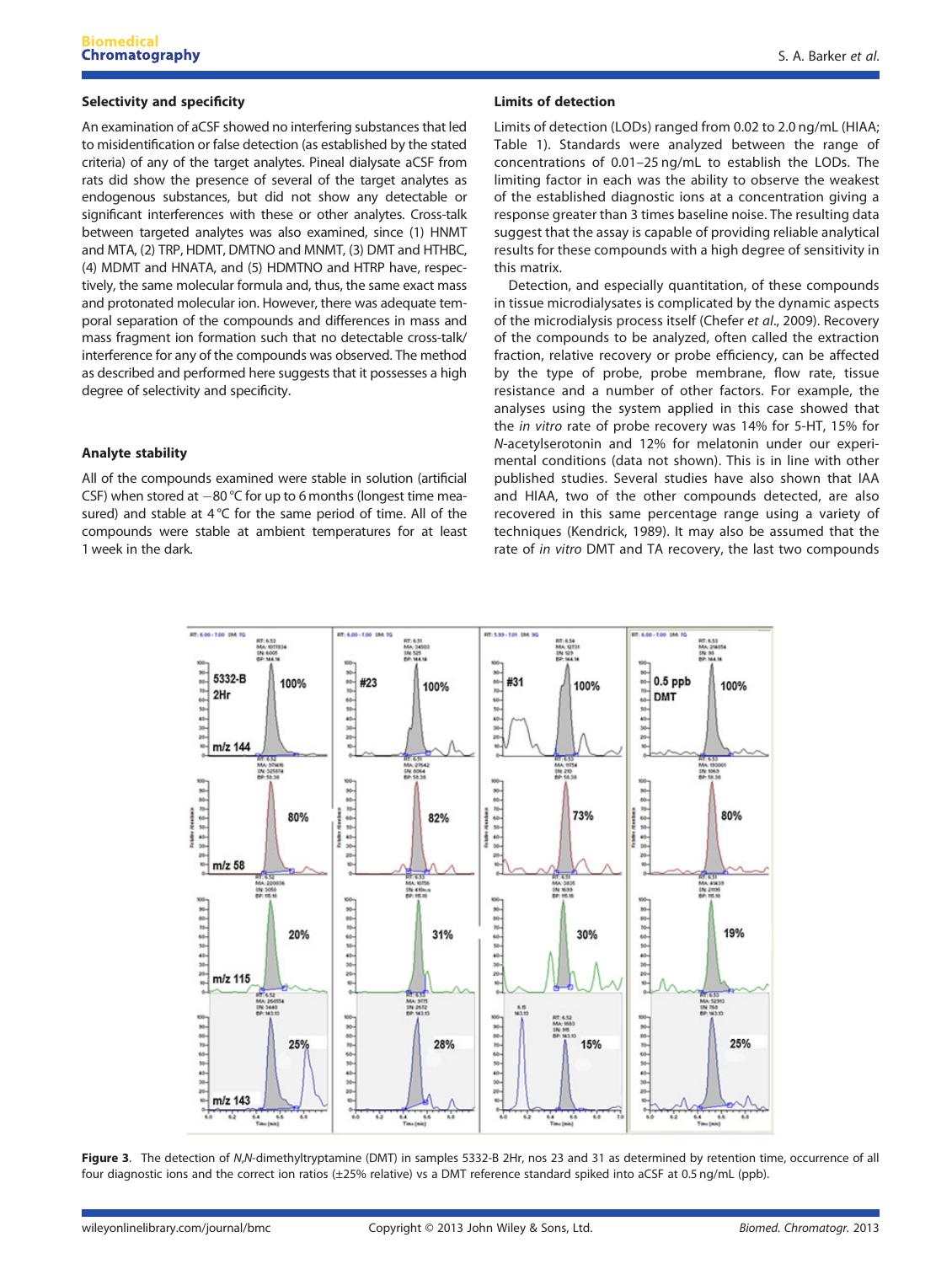detected, would be within this range as well. Given the chemistry of the remaining compounds examined, it is also reasonable to assume that their recovery rate is in the same range, with many being quite water-soluble or closely related in physicochemical properties to the compounds detected. As with any assay, the combination of recovery rate, inherent in microdialysis techniques, and lack of adequate sensitivity may combine to give a negative result.

The present protocol was established for the qualitative analysis or screening of pineal microdialysate and, thus, was not examined for matrix effects. While direct analyses as described here provide a high degree of efficiency, they can also lead to problems arising from the effects of co-eluting matrix components. Such effects can enhance or suppress detectability. This is a particular problem for quantitative analyses. Previous quantitative studies analyzing rat aCSF dialysate for neurotransmitters and related compounds have examined their methodology for matrix effects. For example, Cannazza et al. (2012) found no evidence for matrix effects in their assay and concluded that this was due to the fact that an initial high water content mobile phase and use of a diverter valve effectively eliminated inorganic salts that often are the source of ion suppression. Potential interference from proteins is also greatly reduced in microdialysis samples, since the pineal dialysate, in this case specifically, had to pass a dialysis probe with a molecular weight cut-off of 13 kDa. We suggest that future efforts directed toward

quantifying the compounds examined here initially screen samples using the method described to first determine which of the many analytes can be confirmed to be present. A suitable method may then be developed that targets these analytes and, thus, simplify the analysis. At that juncture, appropriate validation, including determination of probe recovery rates and matrix effects, should be conducted.

#### Method performance

The analytical procedure presented here is straightforward, requiring, in our hands, no filtration or dilution of the dialysate for analysis. Such direct analysis limits the ability to gain sensitivity through the process of extraction and concentration. Nonetheless, it avoids losses of some of the compounds vs others in attempting to establish a comprehensive extraction protocol for such a large number of chemically diverse compounds. Further, we are typically dealing with a rather small sample size (240 μL as performed here), which also complicates the use of complex extraction procedures. Such an approach seems ideal for this matrix. We noted, however, that the use of a heated electrospray probe caused significant loss of signal and response in the progression of samples. This problem was remedied by using an ambient temperature setting on the probe and early solvent diversion to waste.



Figure 4. Representative exact mass data for a DMT reference standard and the presumptive DMT peak observed in pineal gland perfusate.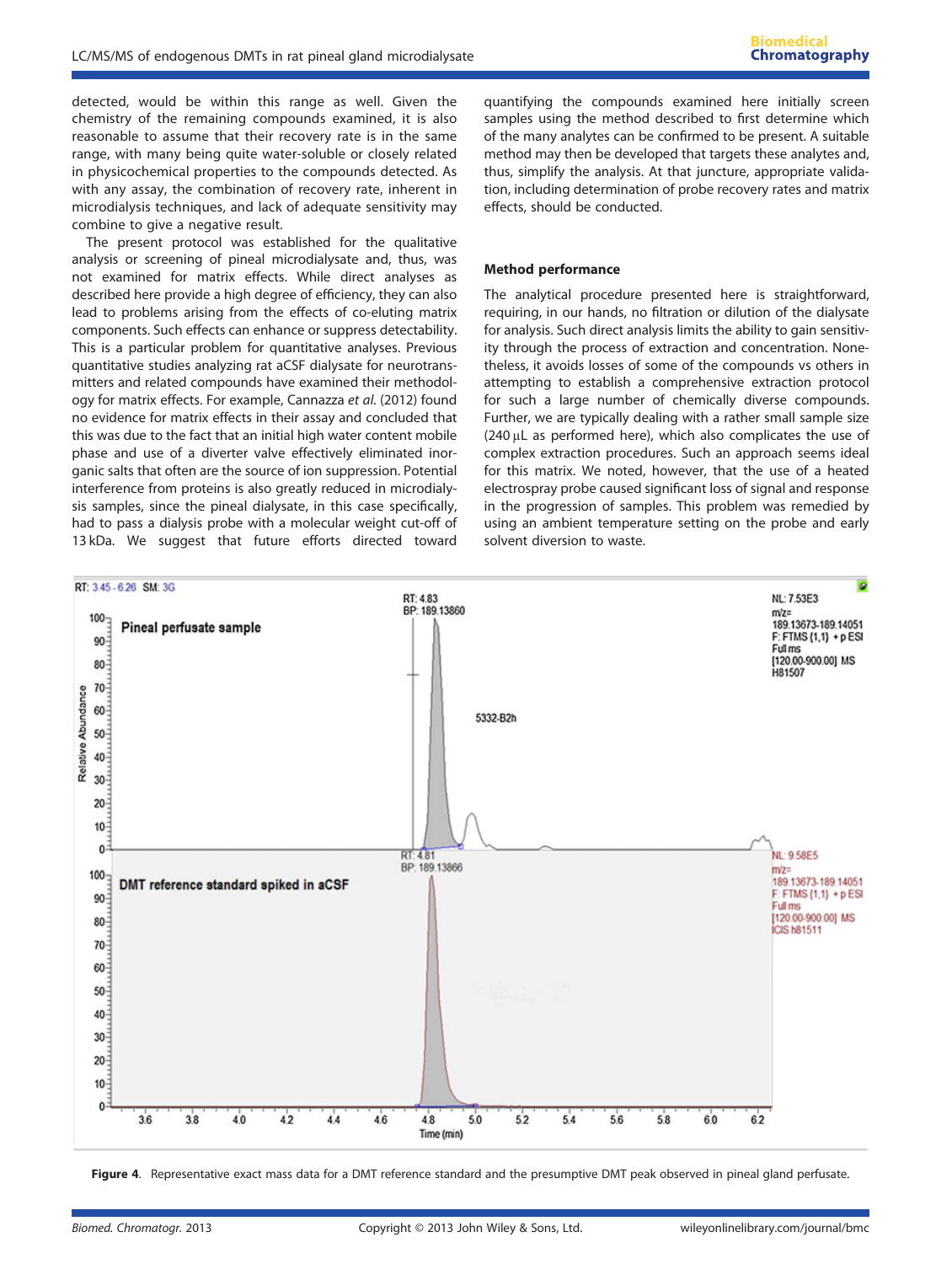#### Analytes detected and not detected in rat CSF

Figure 2(C) is illustrative of chromatograms of pineal microdialysate samples, showing the major ions used for monitoring and confirming the analytes. The chromatograms for the analysis of aCSF collected from pineal perfusion (Fig. 2C) show the presence of the compounds HTA, melatonin, TRP, HNATA, HIAA, IAA, TA and DMT. Not all of the compounds were detected at all times in all samples. However, as expected, melatonin and HTA were consistently detected in pineal dialysate samples. It is important to note that samples positive for DMT were also positive for its biosynthetic precursor TA and its terminal metabolite IAA. This data illustrates the need to monitor precursors and metabolites and the need to follow the affected pathways of biosynthesis and degradation, especially with changing conditions in experimentation.

Three additional representative chromatograms and ion traces of samples collected by pineal gland perfusion of freely moving rats confirming the presence of DMT are shown in Fig. 3 and are compared with a reference standard for DMT. Figure 3 illustrates the matches obtained for the retention times, presence of four diagnostic ions and the matches for their ion ratios, all meeting stated criteria for confirmation.

Within the limits of the assay as described and for the small number of samples examined here, there was no indication of the presence of the other compounds analyzed. However, the failure to detect many of these substances should not be taken as evidence that they are not biosynthesized or present in the pineal gland of the rat. In the present study, samples were only collected from pineal gland for 2 h during day time. Longitudinal studies or studies altering physiological conditions may show different data. Nonetheless, despite the presence of the precursor for their synthesis (HTA), no MTA, MNMT, MDMT, MDMTNO or MIAA nor the corresponding  $\beta$ -carboline (MTHBC; pinoline) was detected. Similarly, no HNMT, HDMT, HDMTNO or HTHBC was detected, despite the presence of HTA. However, HIAA was detected in most samples. Also, although TA was detected in some samples as well as DMT, no THBC, NMT, 2MTHBC or DMTNO was observed, although IAA, the terminal metabolite for DMT, TA and NMT, was detected in most samples. Pharmacological intervention may alter these patterns.

#### Exact mass confirmation of DMT and other detected compounds in rat CSF

Additional confirmation of the identity of detected analytes was obtained using the Thermo Exactive mass spectrometer. Thus, melatonin (calculated exact mass 233.12828 amu/found 233.12849 amu), HTA (177.10224/177.10214 amu), TA (161.10732/ 161.10735 amu), IAA (176.07061/176.07057 amu), HIAA (192.06552/ 192.06511 amu), TRP (205.09715/205.09711 amu) and HNATA (219.11280/219.11296 amu) detected in samples were further confirmed, with their exact masses agreeing to within  $\pm 0.1$ –0.9 ppm and matching the retention time for the corresponding reference standards (data not shown) using a modified LC program.

Figure 4 shows representative data obtained for the exact mass measurement of a DMT standard and DMT peaks in rat pineal microdialysate samples using the Thermo Exactive instrument and a different LC program from that used in the screening of samples using the Thermo Quantum Access instrument. Analysis of samples for DMT by exact mass gave 189.13860 amu  $[(M + 1)^+]$ compared with the calculated exact mass of 189.13866 amu

obtained for a DMT reference standard, occurring at the matching retention time for DMT (Fig. 4).

Taken together, the retention time matches (using two different LC methods), the presence of four ions generated by monitoring and fragmenting a molecule with a nominal protonated molecular ion  $(m/z)$  of 189<sup>+</sup> and the high-resolution matching of the exact mass for this compound vs a reference standard are all scientifically compelling evidence for the presence of DMT in rat pineal gland microdialysate. As noted, DMT was not detected in all samples, as melatonin and HTA were, and it is possible that the presence of measurable levels of DMT may be subject to yet undetermined physiological conditions or changes as well as time.

DMT has previously been reported in human CSF collected by lumbar puncture (Corbett et al., 1978; Smythies et al., 1979). Its origin in this matrix remains unknown. DMT has also previously been reported to be present in whole rat brain. In 2005, using a sensitive LC/MS/MS approach, Kärkkäinen et al. (2005) reported the presence of DMT at low pg/g levels (10 and 15 pg/g) in two whole rat brain samples analyzed from MAO-inhibitor treated animals. In 1984 Beaton and Morris (1984), using GC/MS methodology, also reported DMT as being present in whole rat brain in low ng/g concentrations. This latter study illustrated changing concentrations of DMT in whole brain with age of the animal and also reported the detection of MDMT, THBC and TA. Thus, the present research may be seen as corroborating these studies with regard to DMT but is the first such study to report the presence of DMT in pineal gland and in live animals.

# Conclusions

The method described is a simple, sensitive, specific and direct approach to the qualitative analysis of compounds in the tryptophan pathway related to the biosynthesis and metabolism of the endogenous hallucinogens, or DMTs. The method involves the direct injection of rat pineal gland aCSF microdialysate and analysis by LC/MS/MS, using stringent MS confirmatory criteria, including exact mass measurements. It is anticipated that the same approach would also be viable for application to other tissue perfusates, biological fluids or samples with little or no modification. The excellent limits of detection, as well as the capacity to perform qualitative analyses for a large number of compounds in the tryptophan pathway simultaneously, without requiring extraction, make it a valuable research tool, particularly for examining the endogenous hallucinogen pathways in the CNS. We report here for the first time the presence of DMT in pineal gland dialysate obtained from the rat. However, the method will permit the conduct of a range of future experiments, such as measuring possible circadian changes or performing dialysis studies in other brain tissues or in the ventricles. Regardless of the sample source, it is also important to be able to assess the effects of pharmacological treatments, such as MAO inhibition or other physiological interventions, on changes in the presence or concentrations of DMT and the other endogenous hallucinogens, their precursors and/or metabolites.

# References

Barker SA. GC/MS quantification and identification of endogenous tetrahydro-beta-carbolines in rat brain and adrenal. In Usdin E (ed.) The Symposium on Beta-Carbolines and Tetrahydro-isoquinolines. Alan R. Liss: New York, 1982; pp. 113–124.